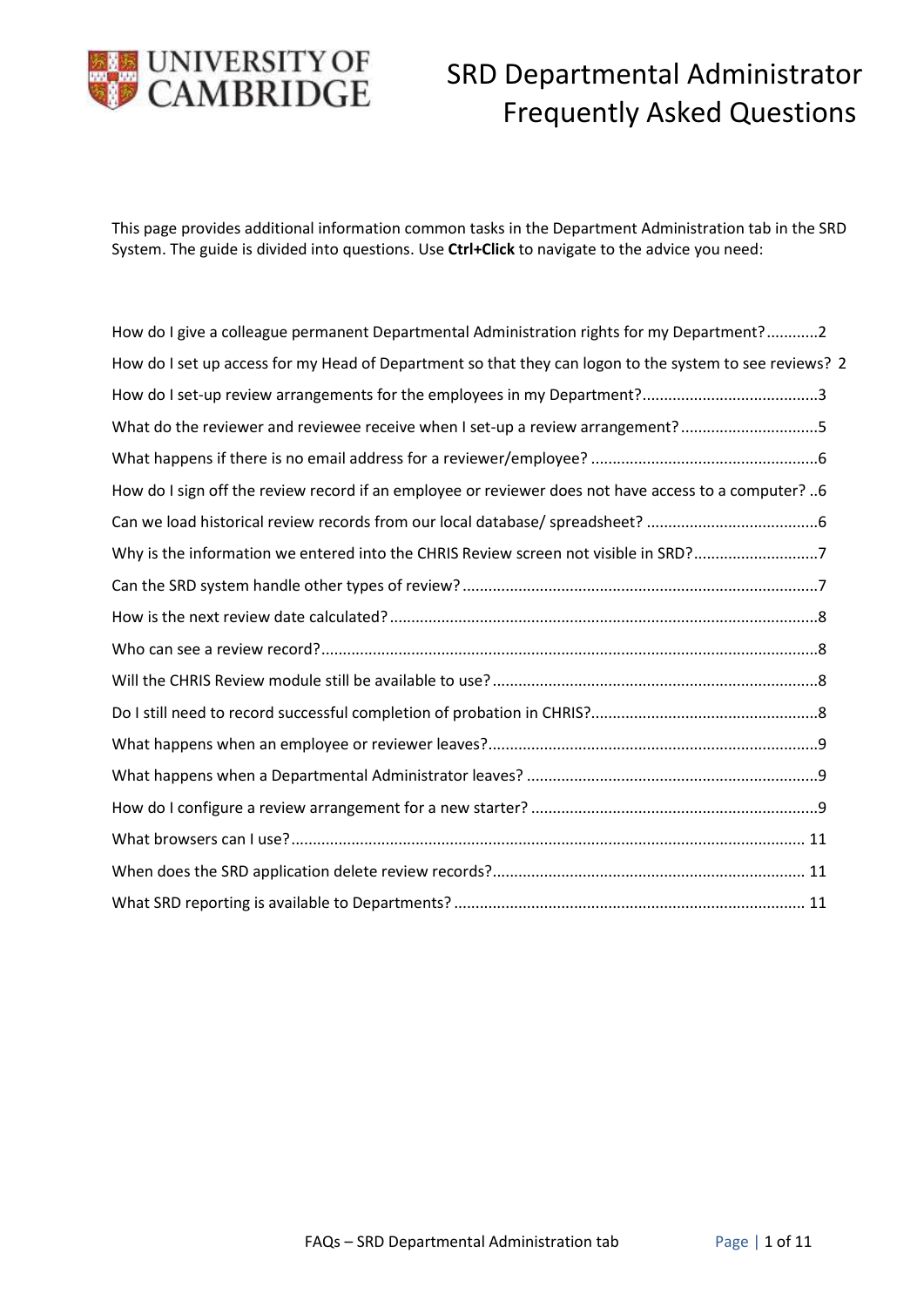

# <span id="page-1-0"></span>**How do I give a colleague permanent Departmental Administration rights for my Department?**

A Quick Reference Guide for Department Administrators can be found on th[e HR Systems SRD page.](http://www.hrsystems.admin.cam.ac.uk/systems/systems-overview/staff-review-and-development-srd)

You can use the 'Delegate DA permissions' option on the DA tab to add both temporary and permanent delegates:

| Department overview                                                                     |                                                                                                                        |                                                                                                                                          |                                                          |                                                                           |
|-----------------------------------------------------------------------------------------|------------------------------------------------------------------------------------------------------------------------|------------------------------------------------------------------------------------------------------------------------------------------|----------------------------------------------------------|---------------------------------------------------------------------------|
| Set up review arrangements<br>Delegate DA permissions                                   | Delegate for University Information Services                                                                           |                                                                                                                                          |                                                          |                                                                           |
| Configure department schemes<br>Assign Nead of Department                               | This page allows the departmental administrator to delegate their access rights to profiler person.                    |                                                                                                                                          |                                                          |                                                                           |
| Show list of niviews<br>Show employees without a reviewer                               | <b>Existing Delegatees</b><br>Name                                                                                     | Department                                                                                                                               | <b>Start Date</b>                                        | <b>End Data</b>                                                           |
| <b>Guidance Inks</b><br>Computer Lab Approval Policy<br><b>BRD Guidance</b><br>HR Paley | Mi travia via [Roment]<br>film Margaret Gripps. (Ramove)<br>tits Datele Attidge (Retwy)<br>Mr Sirron Nethead: (Remove) | University Information Services<br>University Internation Services<br>conversity information Services.<br>Unversity Information Services | UT-Aug-2015<br>31-Aug-2015<br>24-Aug-2015<br>50-8ep-2016 | 31-Dec-3315<br>29-Sep-2015<br>31-Aug-2011 raccess explorate<br>31-00-2015 |
|                                                                                         | Add delegates.                                                                                                         |                                                                                                                                          |                                                          |                                                                           |
|                                                                                         | Choose a delegatee                                                                                                     |                                                                                                                                          |                                                          |                                                                           |

Click on '**Chose a delegate'** and add details of the start date and CRSid or name:

| <b>Add a Delegatee</b>                   |                                                      |
|------------------------------------------|------------------------------------------------------|
| What is the start date*?                 | What is the end date?                                |
| ω<br>23-Sep-2015                         | ö<br>DD-MMM-YYYY                                     |
| Enter part of their name, or full CRSID: |                                                      |
| snr21                                    | Search                                               |
| Select the reviewer:                     |                                                      |
| Employee                                 | Position                                             |
| Mr Simon Redhead                         | 70038954: Systems Development Manager                |
|                                          | Choose a delegatee from the list above, or<br>Cancel |

**Please note:** that to make the delegation permanent you can leave the end date blank.

**Please note:** Facilities so that individuals can be nominated as delegates for only a sub set of the employees in the department are not available at present.

<span id="page-1-1"></span>**How do I set up access for my Head of Department so that they can logon to the system to see reviews?**

A Quick Reference Guide for Department Administrators can be found on th[e HR Systems SRD page.](http://www.hrsystems.admin.cam.ac.uk/systems/systems-overview/staff-review-and-development-srd)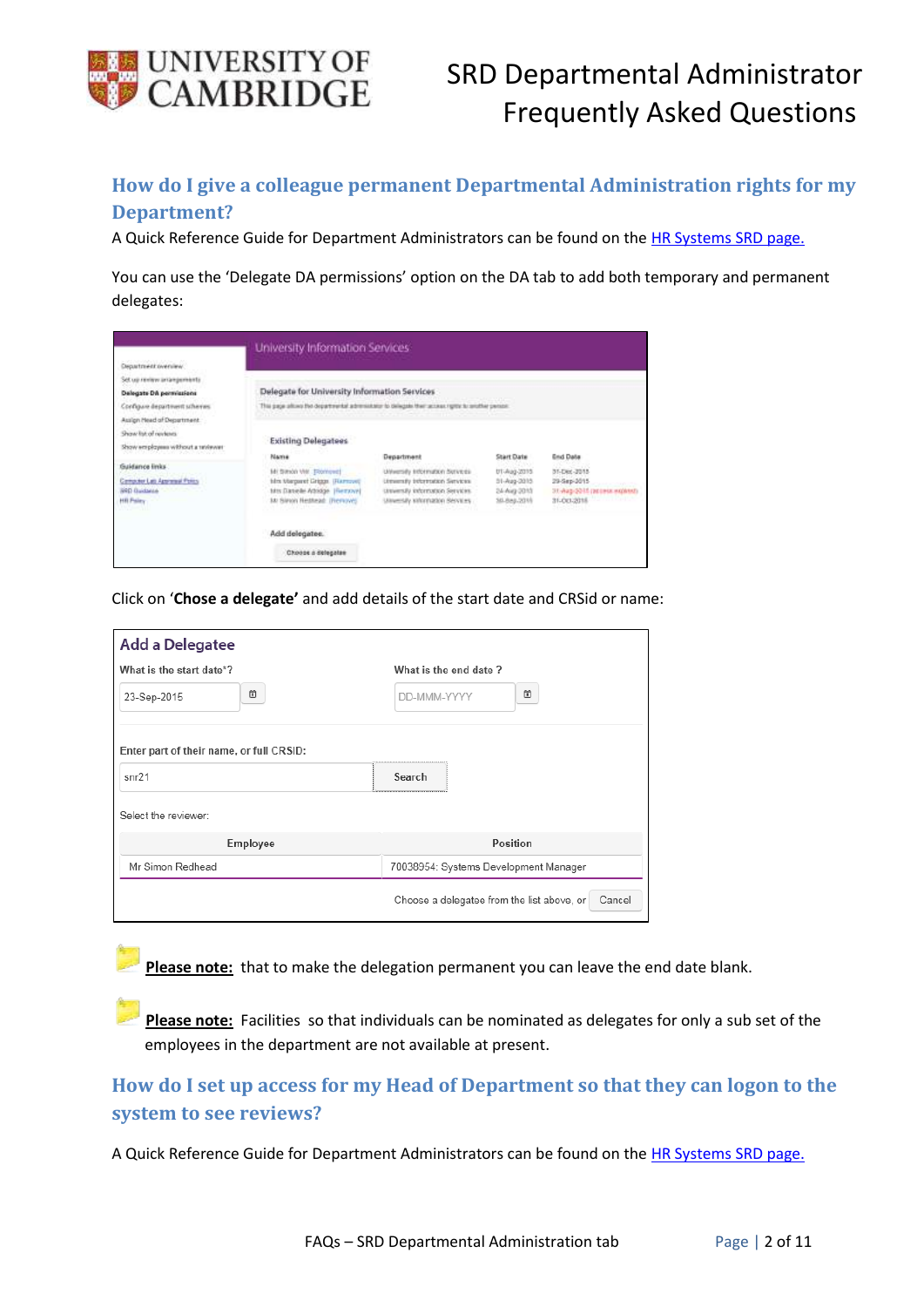

You can use the 'Assign Head of Department' option on the DA tab to add Head of Department details:

| <b>INpetrental Adress</b><br><b>Murdervisore</b> |                                   |                                         |                              | logaillinnend Legest |  |
|--------------------------------------------------|-----------------------------------|-----------------------------------------|------------------------------|----------------------|--|
|                                                  | University Information Services   |                                         |                              |                      |  |
| Department overview                              |                                   |                                         |                              |                      |  |
| Set up review actorgements.                      |                                   |                                         |                              |                      |  |
| Delegate DA permissions                          | Head of department                |                                         |                              |                      |  |
| Configure dopartment ochames                     |                                   | Assgrives of miss health of department. |                              |                      |  |
| Assign Head of Department                        |                                   |                                         |                              |                      |  |
| Silizya Rut of services                          | Add-CRS 12 of head of deportment: |                                         |                              |                      |  |
| Shaw are players without a reviewer              |                                   | Additional Of Department                |                              |                      |  |
| <b>Ouldance Inks:</b>                            | <b>CES ID</b>                     | Name                                    |                              |                      |  |
| Exception List Approvide Policy                  | PETIZE                            | Paul Haytims                            | <b>RETENT</b>                |                      |  |
| SRD Guidance<br>HR Paley                         |                                   | $(1 - 2)$                               | $= 2\sqrt{3}$ = $-1\sqrt{3}$ |                      |  |

Enter the Head of Department's CRSid then click on the '**Add Head of Department'.** The name of the Head of Department will be shown in the list box underneath.

#### <span id="page-2-0"></span>**How do I set-up review arrangements for the employees in my Department?**

A Quick Reference Guide for Department Administrators can be found on th[e HR Systems SRD page.](http://www.hrsystems.admin.cam.ac.uk/systems/systems-overview/staff-review-and-development-srd)

You can use the '**Set up review arrangements'** option on the DA tab to do this:

| <b>My restaural</b><br><b>Illegartneristal Advisor</b> |                                                                                                                                                                                                                                | to anticommon Log out |
|--------------------------------------------------------|--------------------------------------------------------------------------------------------------------------------------------------------------------------------------------------------------------------------------------|-----------------------|
| Department committee                                   | University Information Services                                                                                                                                                                                                |                       |
| Set up review arrangements                             |                                                                                                                                                                                                                                |                       |
| Delegate DA permissions                                | Assign employees to reviewers                                                                                                                                                                                                  |                       |
| Configure department schemes                           | This page attives you by select a reviewer and new or change of the perger they review.                                                                                                                                        |                       |
| Assign Head of Department                              | and the complete of the complete state of the complete of the complete state of the complete state of the complete state of the complete state of the complete state of the complete state of the complete state of the comple |                       |
| Show lat of reviews                                    | First choose the reviewer you wish to work on.                                                                                                                                                                                 |                       |
| Show enginyees without a reviewer                      | 평가에 부분위기가 오늘 화가 있어요?                                                                                                                                                                                                           |                       |
| Quidance links                                         | Choose a newleaver<br><b><i>Product of the product of the company's service</i></b>                                                                                                                                            |                       |
| Computer Ltd. Approved Roley                           |                                                                                                                                                                                                                                |                       |
| <b>SRD</b> Gasland,                                    |                                                                                                                                                                                                                                |                       |
| Hill Foles                                             |                                                                                                                                                                                                                                |                       |

Click on '**Chose a reviewer'**. Add details of the CRSid or name and click on the '**Search**' button:

| Choose a reviewer                                       |                                                     |  |
|---------------------------------------------------------|-----------------------------------------------------|--|
| Enter part of the reviewer's name, or their full CRSID: |                                                     |  |
|                                                         | Search                                              |  |
| Search results will appear here.                        |                                                     |  |
|                                                         | Choose a reviewer from the list above, or<br>Cancel |  |

Click on the name of the reviewer you wish to select: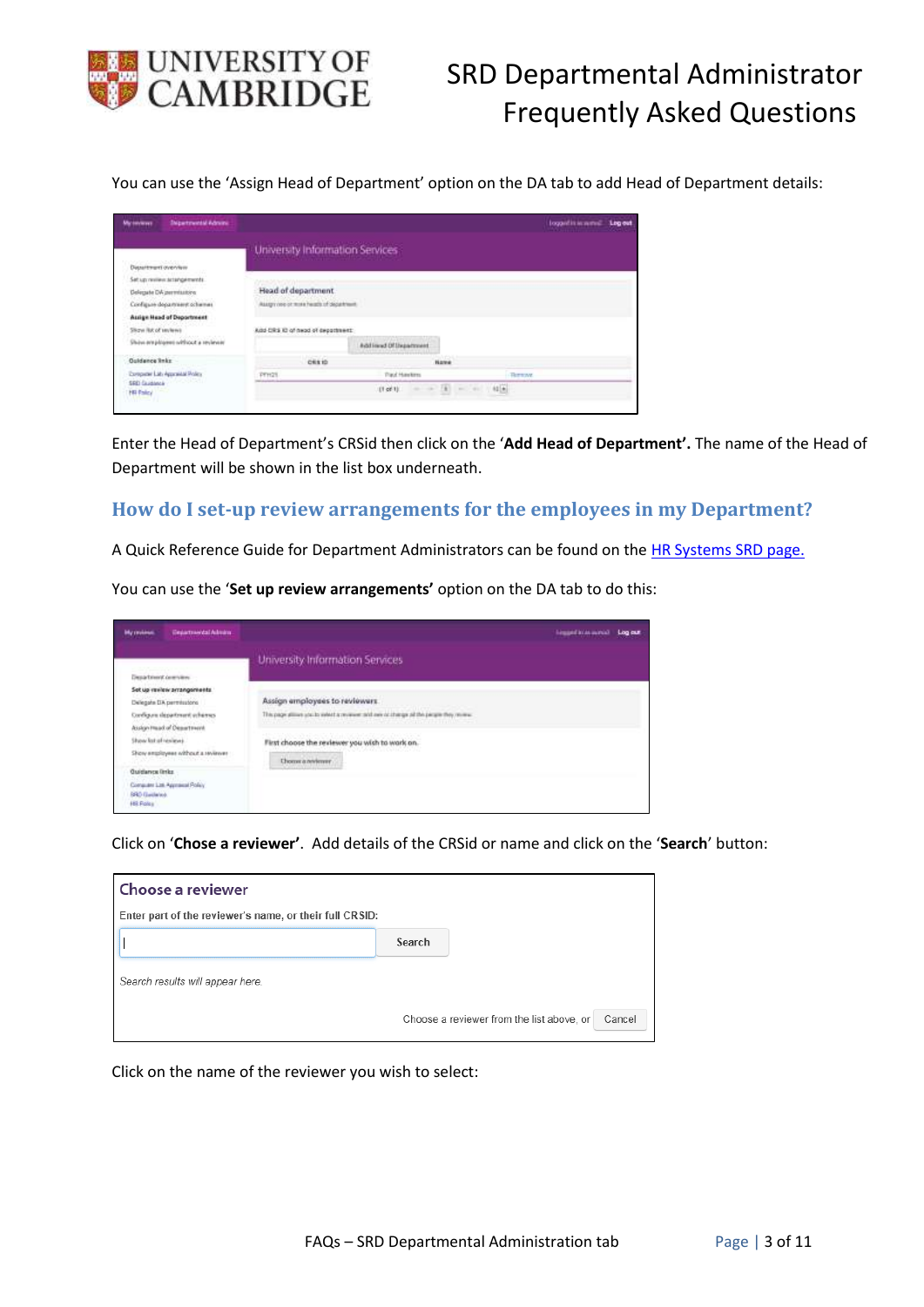

| Choose a reviewer                                       |                                                     |
|---------------------------------------------------------|-----------------------------------------------------|
| Enter part of the reviewer's name, or their full CRSID: |                                                     |
| snr21                                                   | Search                                              |
| Select the reviewer:                                    |                                                     |
| Employee                                                | Position                                            |
| Mr Simon Redhead                                        | 70038954: Systems Development Manager               |
|                                                         | Choose a reviewer from the list above, or<br>Cancel |

A list of existing employees for the reviewer is displayed. Click on '**Add an employee'**:

|                                                                                                                                                    | This page allows you to select a reviewer and see or change all the people they reverve. |                              |  |
|----------------------------------------------------------------------------------------------------------------------------------------------------|------------------------------------------------------------------------------------------|------------------------------|--|
|                                                                                                                                                    | Assigning employees for Mr Simon Redhead Search for a different reviewer                 |                              |  |
|                                                                                                                                                    | Now you can view, change or add employees.                                               |                              |  |
|                                                                                                                                                    | People who are already reviewed by Mr Simon Redhead are listed below.                    |                              |  |
| + Add an employee.                                                                                                                                 | Transfer employees to different reviewer                                                 |                              |  |
|                                                                                                                                                    |                                                                                          |                              |  |
|                                                                                                                                                    | 70024442: Systems Developer (Technical Specialist 2)                                     | Review in progress.          |  |
|                                                                                                                                                    |                                                                                          |                              |  |
| Mr Sinan All<br>U10068: University Information Services<br>Mr James Reynolds<br>70018907: Senior Analyst<br>U10068 University Information Services |                                                                                          | Next Review Due: 18-Sep-2015 |  |
| Mr Stuart Band                                                                                                                                     | 70023466. System Developer (Technical Specialist 2)                                      | Review in progress.          |  |

Please note: that you can also transfer employees to a different reviewer from this screen.

Enter the CRSid for the employee and click on '**Search**':

| Choose an employee to be reviewed                             |                                                      |  |
|---------------------------------------------------------------|------------------------------------------------------|--|
| Enter part of the employee's name, or their full CRSID:       |                                                      |  |
| reynolds                                                      | Search                                               |  |
| Select the employee:                                          |                                                      |  |
| Employee                                                      | Position                                             |  |
| Mr James Reynolds<br>(Currently reviewed by Mr Simon Redhead) | 70018907: Senior Analyst                             |  |
|                                                               | Choose an employee from the list above, or<br>Cancel |  |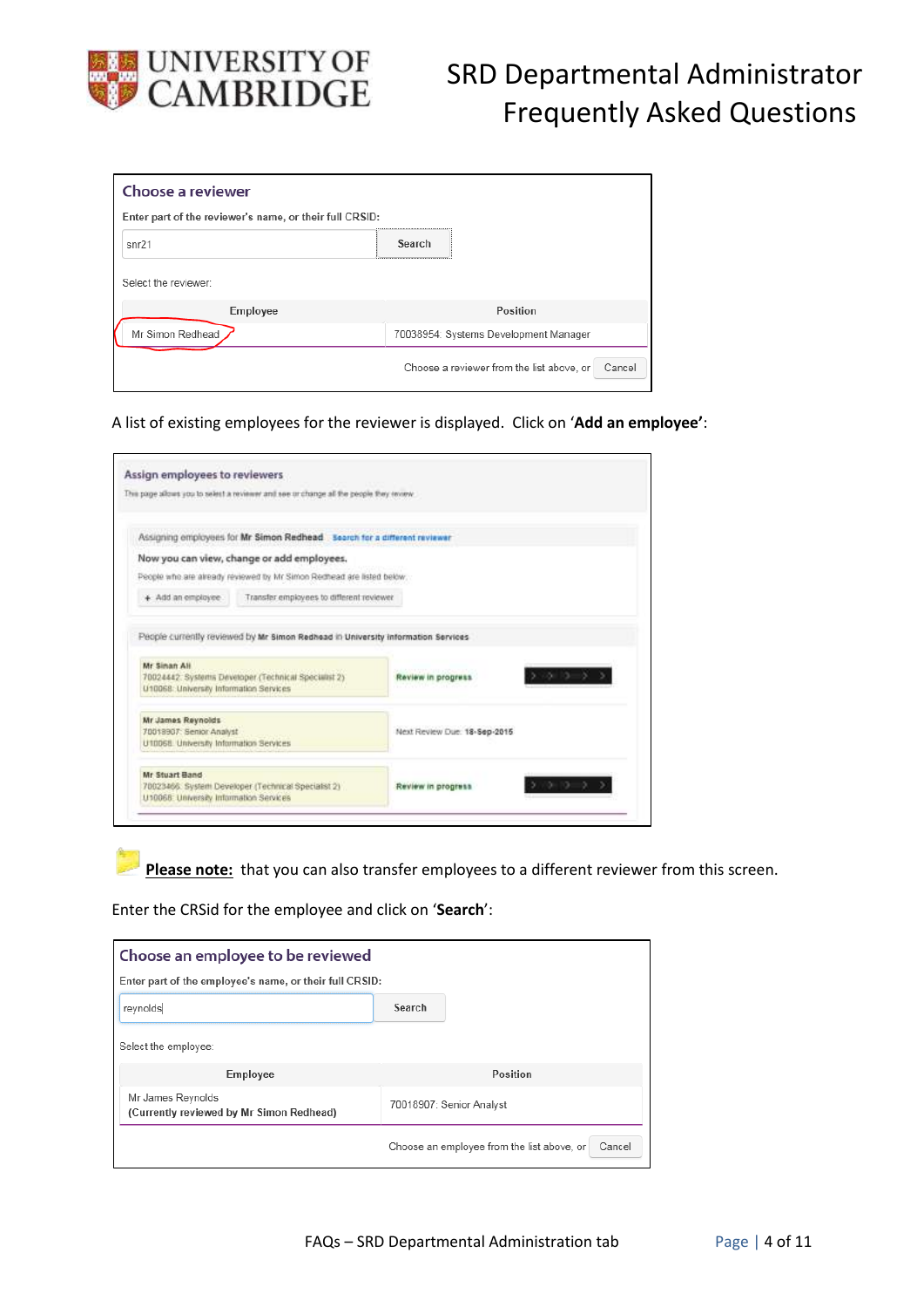

Click on the name of the employee you wish to assign and enter a review due date:



### <span id="page-4-0"></span>**What do the reviewer and reviewee receive when I set-up a review arrangement?**

Once you have completed the review arrangement the reviewee will become visible on the reviewer's list:

| Assigning employees for Mr Simon Redhead Search for a different reviewer                        |                              |  |
|-------------------------------------------------------------------------------------------------|------------------------------|--|
| Now you can view, change or add employees.                                                      |                              |  |
| People who are already reviewed by Mr Simon Redhead are listed below.                           |                              |  |
| + Add an employee<br>Transfer employees to different reviewer                                   |                              |  |
| People currently reviewed by Mr Simon Redhead in University Information Services                |                              |  |
|                                                                                                 |                              |  |
| <b>Mr Sinan Ali</b>                                                                             |                              |  |
| 70024442: Systems Developer (Technical Specialist 2)<br>U10068: University Information Services | <b>Review in progress</b>    |  |
| <b>Mr James Revnolds</b>                                                                        |                              |  |
| 70018907: Senior Analyst                                                                        | Next Review Due: 24-Sep-2015 |  |
| U10068: University Information Services                                                         |                              |  |
| <b>Mr Stuart Band</b>                                                                           |                              |  |
| 70023466: System Developer (Technical Specialist 2)                                             | <b>Review in progress</b>    |  |
| U10068: University Information Services                                                         |                              |  |

The reviewee will also see the review arrangement on the '**My reviews'** tab:

|                                  | Reviews                                                                                     |                       |
|----------------------------------|---------------------------------------------------------------------------------------------|-----------------------|
| My reviews                       |                                                                                             |                       |
| My training regulrements         | My reviews                                                                                  |                       |
| Guidance links                   | Reviews can be recorded by either the reviewer, employee or the departmental administration |                       |
| Computer Lab Appraisal Policy    |                                                                                             |                       |
| <b>SRD Guidarea</b><br>HR Policy | <b>Reviews</b>                                                                              |                       |
| Training                         |                                                                                             |                       |
| University of cambridge training | * Festivan for position 70018907: Senior Analysi with Simon Rechead                         |                       |
|                                  | <b>Review datally</b>                                                                       | Review date           |
|                                  | Review status Upcoming Review<br>Reviewer, Mr Simon Redhead                                 | Due Date: 24-5ep-2015 |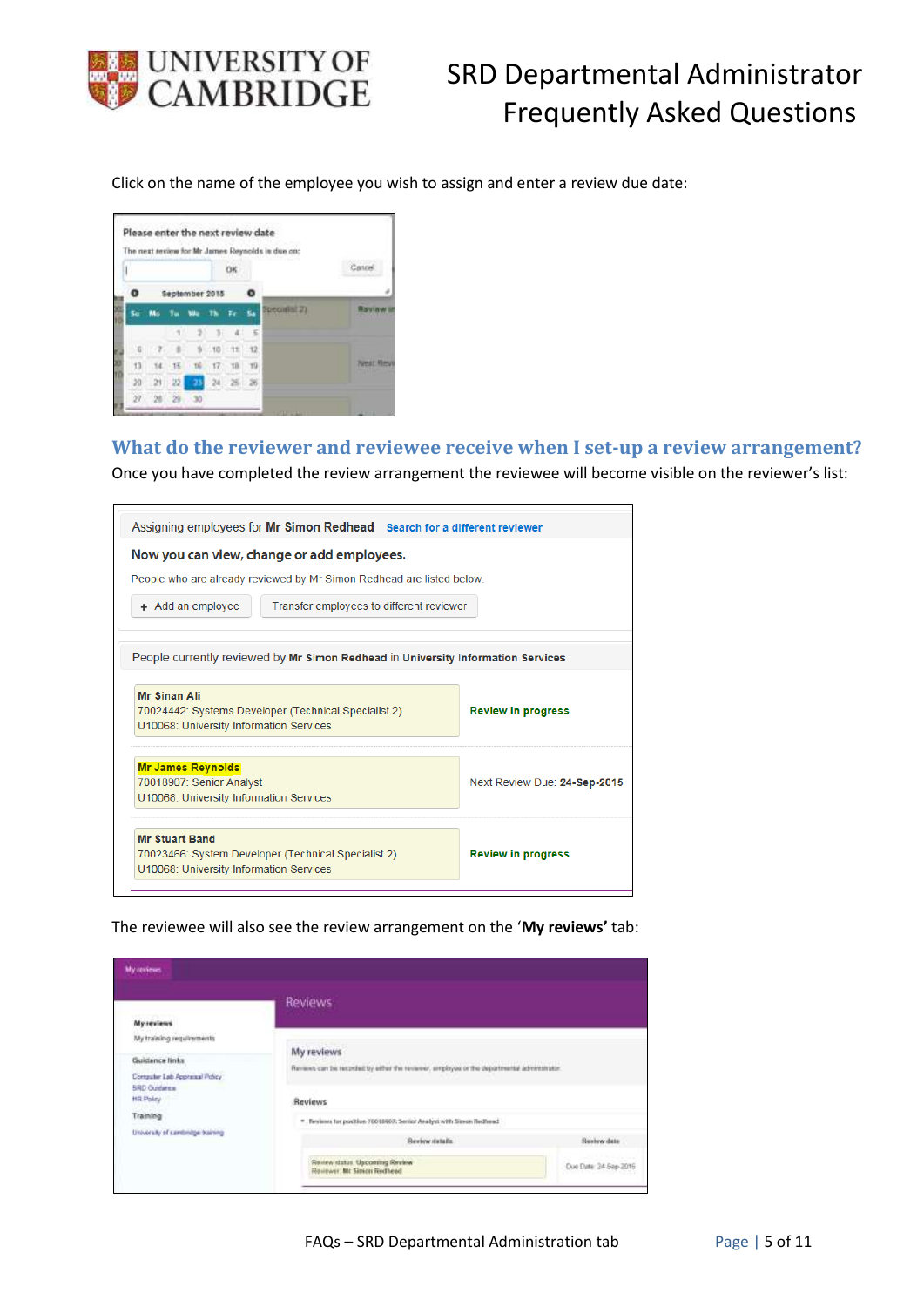

**Please note:** that both parties will also be sent an email informing them of the new review arrangement. An email reminder will also be sent to both parties one month prior to the review due date.

### <span id="page-5-0"></span>**What happens if there is no email address for a reviewer/employee?**

The SRD application relies on email for its notification process. Therefore all of your reviewers and employees need to have valid University (or, for clinical staff, NHS) email addresses set up in CHRIS before they are assigned to a review arrangement. If an email address is missing the system will display a warning:

| Mrs Margaret                          |                         |
|---------------------------------------|-------------------------|
| User has no email address configured* | : Common Room Assistant |

Individuals can update or add email addresses using the Employee Self-Service (ESS) application. More information about ESS can be found on the HR [pages.](http://www.hr.admin.cam.ac.uk/hr-staff/information-new-starters/employee-self-service-ess)

Please note: that if you chose to continue with the review arrangement regardless of the warning message, emails will not be delivered so you should make arrangements separately to remind the employee of due dates and, if they have no access to a computer, arrange to sign-off the review record on their behalf.

# <span id="page-5-1"></span>**How do I sign off the review record if an employee or reviewer does not have access to a computer?**

The Departmental Administrator should only sign-off a review record on behalf of an employee or reviewer if:

- The individual does not have access to a computer; and
- You have seen a paper copy of the signed-off review form.

**Please note:** that all notifications for pending reviews are via email so you may need to make a manual note of when the next one is due so that you can inform the reviewer or employee.

## <span id="page-5-2"></span>**Can we load historical review records from our local database/ spreadsheet?**

If you can provide a spreadsheet in a standard format, then that can be used for importing SRD data from existing departmental review systems and spreadsheets. This is only possible if all of the mandatory data can be supplied for each review to be imported.

You will need to be able to supply a minimum of the:

- employee's Person Reference Number;
- employee's Position Ref;
- review Type;
- review Date;
- Next review Date; and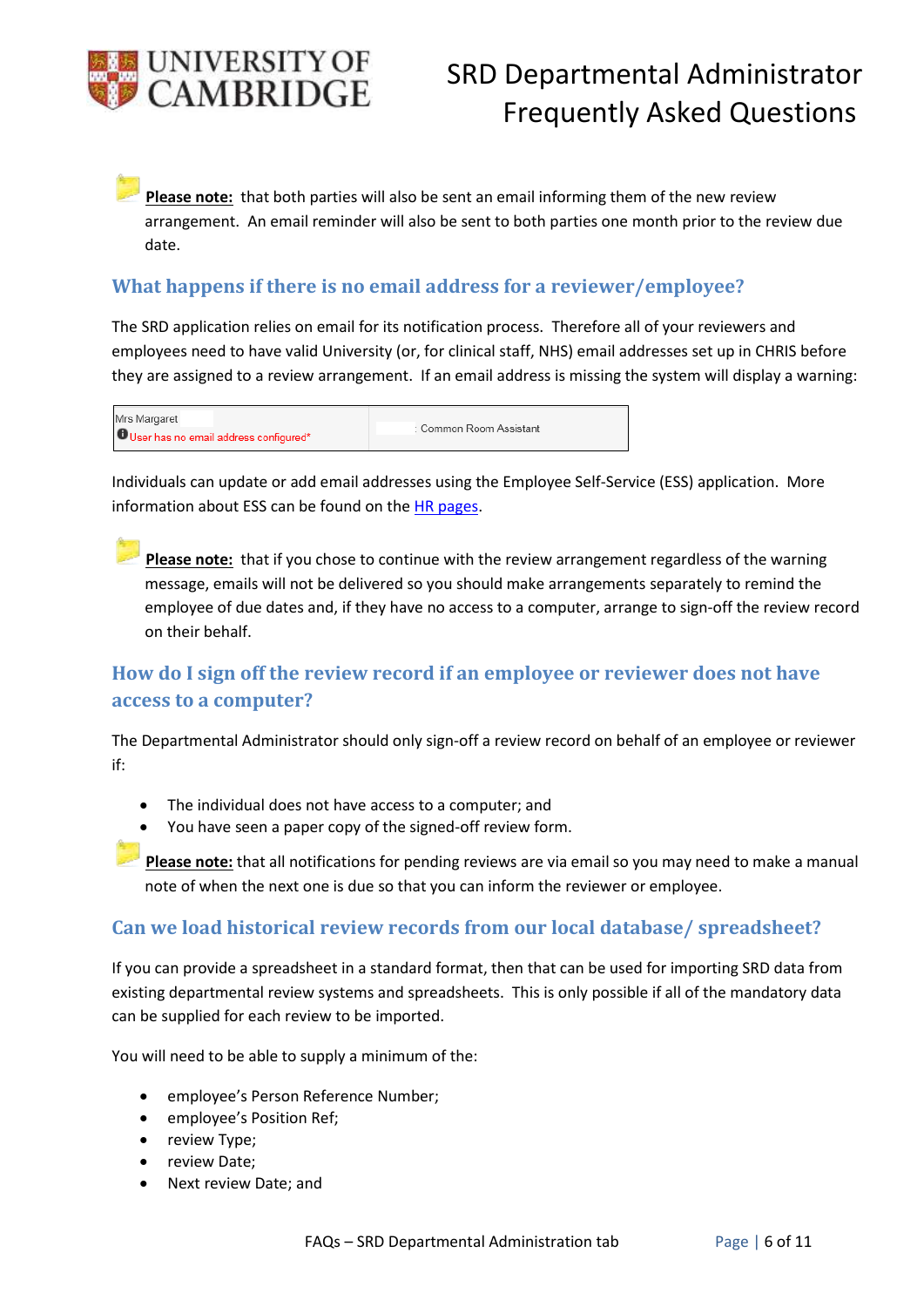

reviewer Person Reference Number.

An example spreadsheet can be found on the [HR Systems Pages for SRD.](http://www.hrsystems.admin.cam.ac.uk/systems/systems-overview/staff-review-and-development-srd)

If you are able to supply details of historical review in this format then please email it to the HR Systems [Service Desk](mailto:CHRIS%20Helpdesk%20%3cCHRIS.Helpdesk@admin.cam.ac.uk%3e) and they will validate the content and import the review history for you. The HR Systems Service Desk can also extract review history from CHRIS for import (see section below).

Please note: that importing review history will automatically set up a review arrangement for each employee/ reviewer pairing so you will not need to do this manually:

**Please note:** that when history is imported then the system will look at the next review date and will automatically generate reminder emails for any reviews due within the next month. If you have many pending reviews you may want to inform your department to expect this.

## <span id="page-6-0"></span>**Why is the information we entered into the CHRIS Review screen not visible in SRD?**

The data entered into CHRIS can only be used in SRD if the record is complete and contains a minimum of:

- employee's Person Reference Number;
- employee's Posn Ref;
- review Type;
- review Date:
- Next review Date; and
- reviewer Person Reference Number.

To find out whether the data held in CHRIS for your department is suitable please contact the HR Systems [Service Desk](mailto:CHRIS%20Helpdesk%20%3cCHRIS.Helpdesk@admin.cam.ac.uk%3e) and they will be able to advise and do an extract and import if the data is suitable.

**Please note:** that importing review history will automatically set up a review arrangement for each employee/ reviewer pairing so you will not need to do this manually:

**Please note:** that when history is imported then the system will look at the next review date and will automatically generate reminder emails for any reviews due within the next month. If you have many pending reviews you may want to inform your department to expect this.

## <span id="page-6-1"></span>**Can the SRD system handle other types of review?**

Currently the types of review that can be recorded are limited to SRD review and probationary reviews. Other kinds of review are not listed as an option and the specific facilities in the application only reflect the requirements of the Staff review and Development and probationary policies.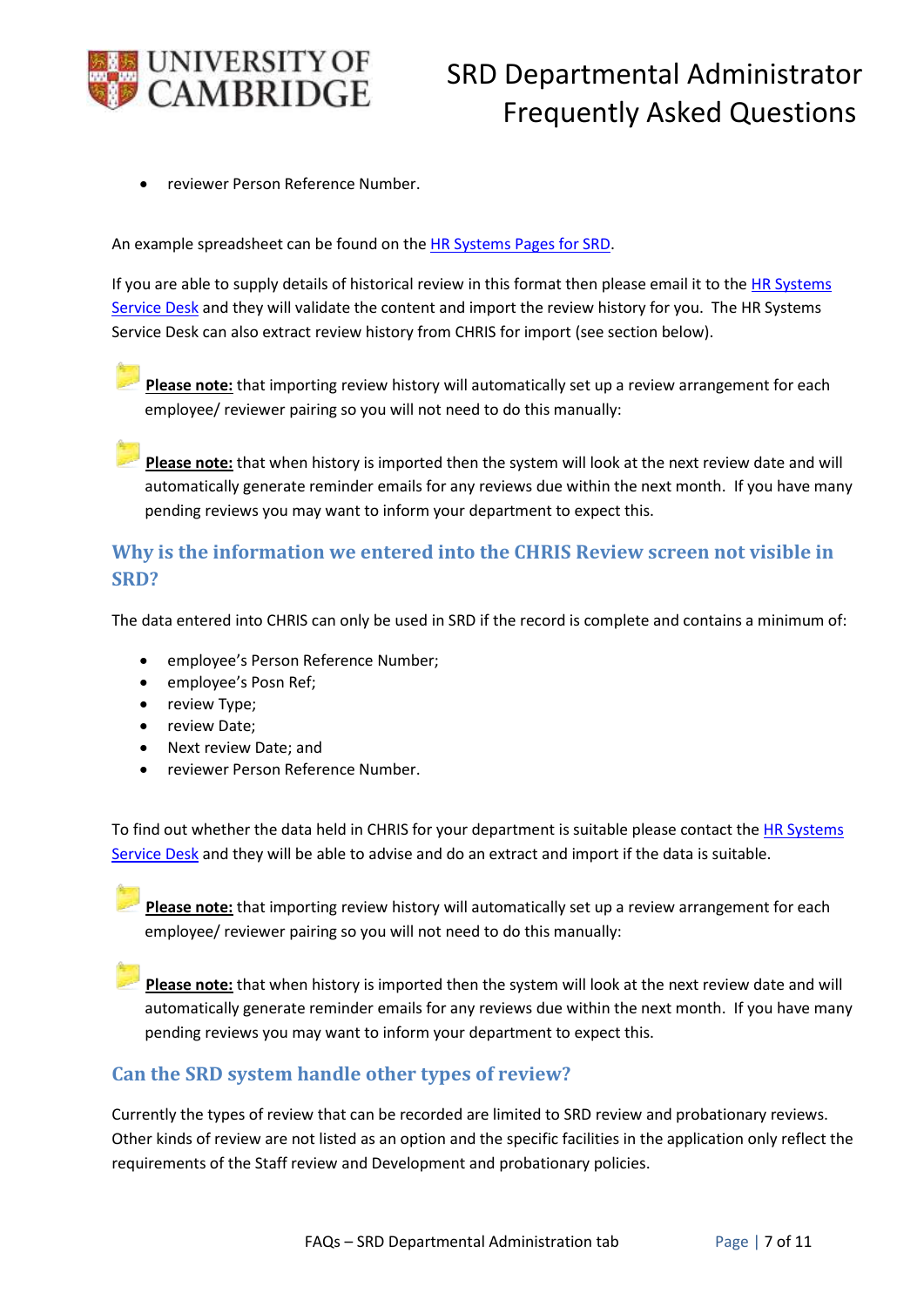

**Please note:** if there is substantial demand, then in future releases we will consider offering the ability to record other review types but these are not included at present.

### <span id="page-7-0"></span>**How is the next review date calculated?**

The due date of the review (rather than the date the review actually took place) is used as the base date for the calculation. The normal review cycle is due date plus two years. This can be overridden with an alternative time period when the review record is signed off by the reviewer:

| Reviewer sign off |                 |
|-------------------|-----------------|
| Reviewer:         |                 |
| Mr Simon Rechead  |                 |
| Next review date* |                 |
| 24 Months         |                 |
| 7 Months          |                 |
| 8 Months          |                 |
| 9 Months          |                 |
| 10 Months         |                 |
| 11 Months         |                 |
| 12 Months         | Slan-off review |
| 18 Months         |                 |
| 24 Months         |                 |

**Please note:** that in future releases we will consider offering the facility to allow configuration of the review period by department but this is not available at present.

#### <span id="page-7-1"></span>**Who can see a review record?**

Access to the detailed review record is restricted to the employee, the reviewer and the Departmental Administrator/ Head of Department (or their delegates).

.

The Central HR and HR School Teams will also receive regular statistical reports of total figures for each area.

#### <span id="page-7-2"></span>**Will the CHRIS Review module still be available to use?**

Institutions can choose whether or not to adopt the new Staff review and Development System. For institutions that are not using the new system, review information can still be entered on the CHRIS Review screen and the CHRIS monthly burst reporting will still appear. However, the new application has many advantages over the CHRIS Review screen:

- Emails are sent to both review participants one month before a review is due;
- Both the employee and the reviewer can start the review recording process;
- Documents can be uploaded and stored in the application reducing local filing; and
- Training requirements entered will automatically appear on the monthly Departmental reporting.

#### <span id="page-7-3"></span>**Do I still need to record successful completion of probation in CHRIS?**

At present, there is no integration with CHRIS when the final probationary review is completed successfully (or probation is extended). These details will therefore still need to be updated in CHRIS directly.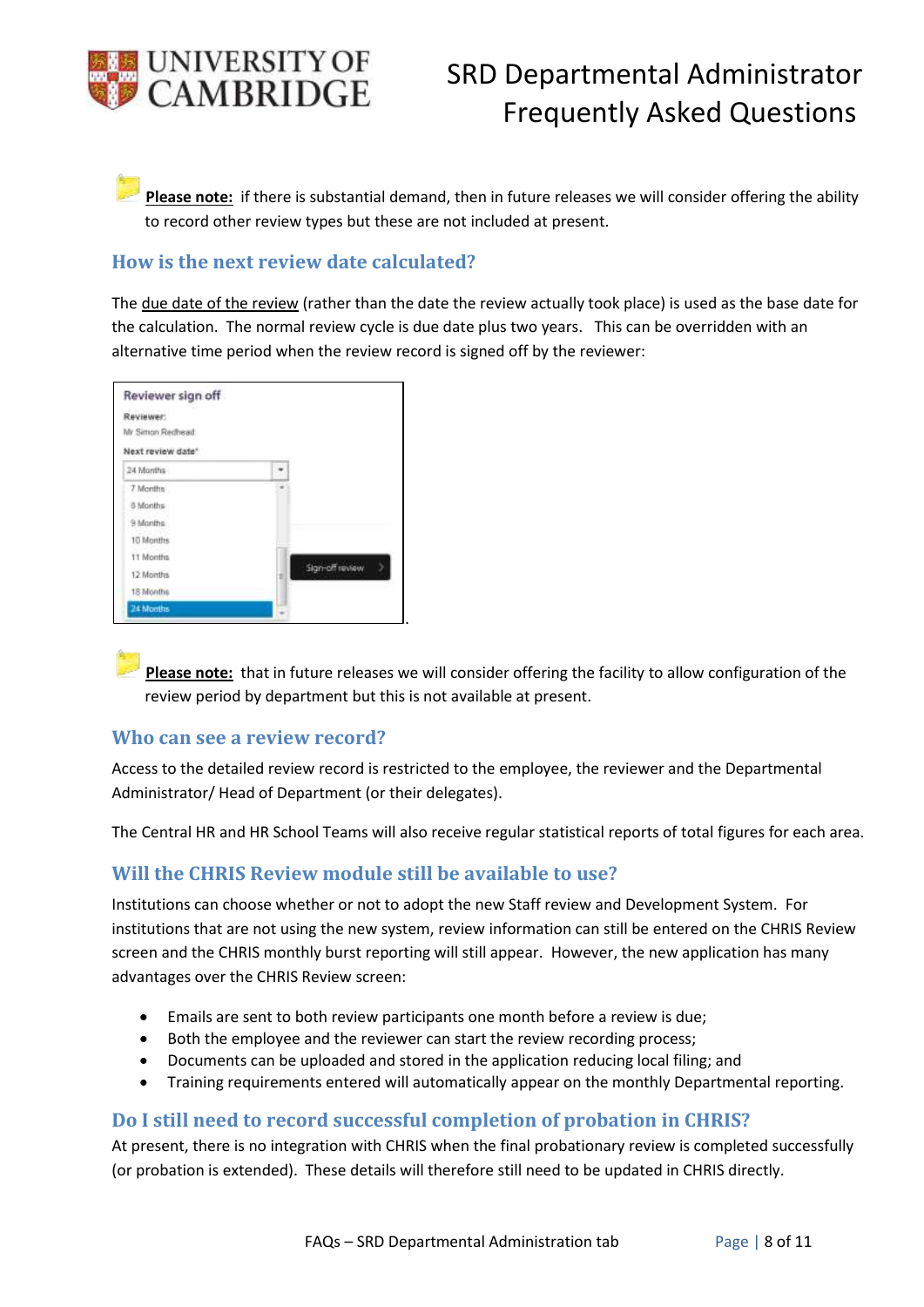

### <span id="page-8-0"></span>**What happens when an employee or reviewer leaves?**

When an employee is made a leaver in CHRIS their reviews are removed automatically from their reviewers list. It is therefore important that any in-progress reviews for leavers are signed off by the leaver (or the Departmental Administrator on their behalf) before they leave so that the review is no longer listed as outstanding on the monthly departmental burst reporting.

When a reviewer leaves the Departmental Administrator can transfer all the employees they review across to their new reviewer at once. All staff will be transferred but if only part of the team is moving to the new reviewer the individuals who are not can be edited separately.

#### <span id="page-8-1"></span>**What happens when a Departmental Administrator leaves?**

When the Departmental Administrator for the institution is updated in CHRIS, the SRD system will become aware of this change and will automatically update the Department Administration roles for your department or Institution.

If you are aware in advance of a staffing change then you can set up an alternate record for the Department Administrator role in advance (see above instructions).

In an emergency, you can also contact th[e HR Systems Service Desk](mailto:CHRIS%20Helpdesk%20%3cCHRIS.Helpdesk@admin.cam.ac.uk%3e) have access to revise the Departmental Administrators for any Department.

#### <span id="page-8-2"></span>**How do I configure a review arrangement for a new starter?**

You must set up an initial review arrangement for the new starter.

**Please note:** that the system will not automatically prompt you to do this when a new starter is entered onto CHRIS. You should ensure that you routinely add review arrangements for new starters onto the system.

On the DA tab within the system you can see those employees who do not have a review arrangement. When a new starter is entered onto CHRIS they will appear automatically in this list:

| Department pretmiew<br>Set an review assistance ras-<br>Delegate DA permissions<br>Configure department ochemie | Employees without a reviewer |               |                                                                                                                                                                                                                                                                                          |                       |
|-----------------------------------------------------------------------------------------------------------------|------------------------------|---------------|------------------------------------------------------------------------------------------------------------------------------------------------------------------------------------------------------------------------------------------------------------------------------------------|-----------------------|
| Action Head of Department<br>Show list of reviews.<br>Show employees without a reviewer                         | Credit                       | Erreitoyes    | : Seerch by First or Last Name or Position:<br>the first that the product of the product of the product of the product of the product of the product of the product of the product of the product of the product of the product of the product of the product of the product<br>Position | Action                |
| Giádance Driks                                                                                                  | G.267                        | Mex Georgins  | Analyst                                                                                                                                                                                                                                                                                  | 2 Antigera Historian  |
| HR Diverse SRD scleener<br>이번 정도 나이 나 장수 씨가 있                                                                   | $e$ is                       | Mr Orintarius | Descion-                                                                                                                                                                                                                                                                                 | 2. Assignate reserver |

Click on 'Assign a reviewer' and enter the reviewer's details: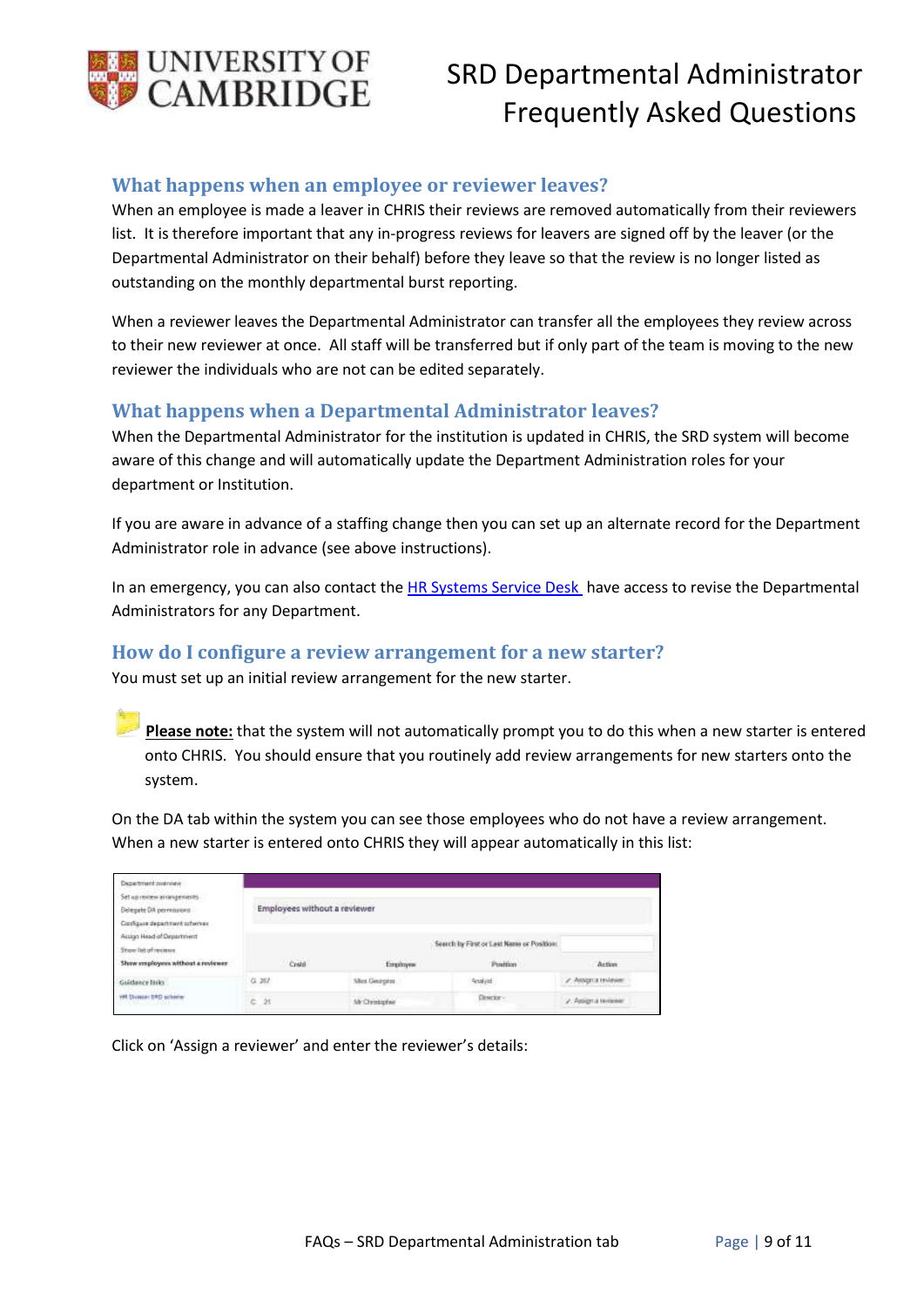

| Choose a reviewer                                       |                                                     |  |  |
|---------------------------------------------------------|-----------------------------------------------------|--|--|
| Enter part of the reviewer's name, or their full CRSID: |                                                     |  |  |
| snr21                                                   | Search                                              |  |  |
| Select the reviewer:                                    |                                                     |  |  |
| Employee                                                | Position                                            |  |  |
| Mr Simon Redhead                                        | 70038954: Systems Development Manager               |  |  |
|                                                         | Choose a reviewer from the list above, or<br>Cancel |  |  |

Click on the reviewer's name to select them enter the date for the next review.

The system will display a message to confirm the arrangement:



The new starter will then appear on their reviewers list (and an email will be sent to both parties):

|                                                        | <b>Reviews</b>                                                                                                                                                    |                                                   |                                                                                                                |
|--------------------------------------------------------|-------------------------------------------------------------------------------------------------------------------------------------------------------------------|---------------------------------------------------|----------------------------------------------------------------------------------------------------------------|
| <b>Home</b>                                            |                                                                                                                                                                   |                                                   |                                                                                                                |
| Campleted reviews<br>Guidance Erdo:                    | Employee overview                                                                                                                                                 |                                                   |                                                                                                                |
| Computer Lata Appointed Plotaly<br><b>SRD Qualator</b> | This page contenu an invervew of the employees that are assigned by you for reviews. It also allows you to track my every which and penting and in-<br>plogress." |                                                   | and the state of the control of the control of the control of the control of the control of the control of the |
| <b>IR Policy</b>                                       | Employee list                                                                                                                                                     |                                                   |                                                                                                                |
|                                                        | <b>W. StarrAE</b><br>and the complete entry and<br>19124442 Systems Developer (Technical Specialist 2)                                                            | <b>Bevine in progress</b><br>chemistry sign offi- | Virwinds                                                                                                       |
|                                                        | Mr James Reynston<br>1001057 Swick Analyst                                                                                                                        | Next Review Class 18, Sep 2015                    | Fecciol instead                                                                                                |
|                                                        | <b>Printer In Clark</b><br><b>Nr Soart Hand</b><br>70003400 System December (Technical Specialist 2)                                                              | <b>Review to progress</b><br>(davailing sign off) | Value/edge                                                                                                     |

Once the new starter receives their Raven credentials they can login and will see their review details on the My reviews tab:

| Malawakowa                       |                                                                                                      |                       | historical britt. Log out. |  |  |
|----------------------------------|------------------------------------------------------------------------------------------------------|-----------------------|----------------------------|--|--|
|                                  | <b>Beviews</b>                                                                                       |                       |                            |  |  |
| <b>Higherviews</b>               |                                                                                                      |                       |                            |  |  |
| My todaing requirements          |                                                                                                      |                       |                            |  |  |
| Galdance links                   | <b>My reviews</b>                                                                                    |                       |                            |  |  |
| Competer Lue Approved Folky      | The next can be recorded by when the receiver, why<br>forces of the disjoint entry adversages $\tau$ |                       |                            |  |  |
| 183 likelane<br>HR Policy        | Reviews                                                                                              |                       |                            |  |  |
| Training                         | * Restores for preifice: 19211992; Senice Analysi with Senies Recharge                               |                       |                            |  |  |
| Unversity of controller training | <b>Baylow details</b>                                                                                | <b>Business time</b>  | Action                     |  |  |
|                                  | China and and an interest<br>Haven video: Upcoming Navaran<br>Reinbrage: Mr. Steven Rechaeof         | Due Date: 10 Sep 2015 |                            |  |  |